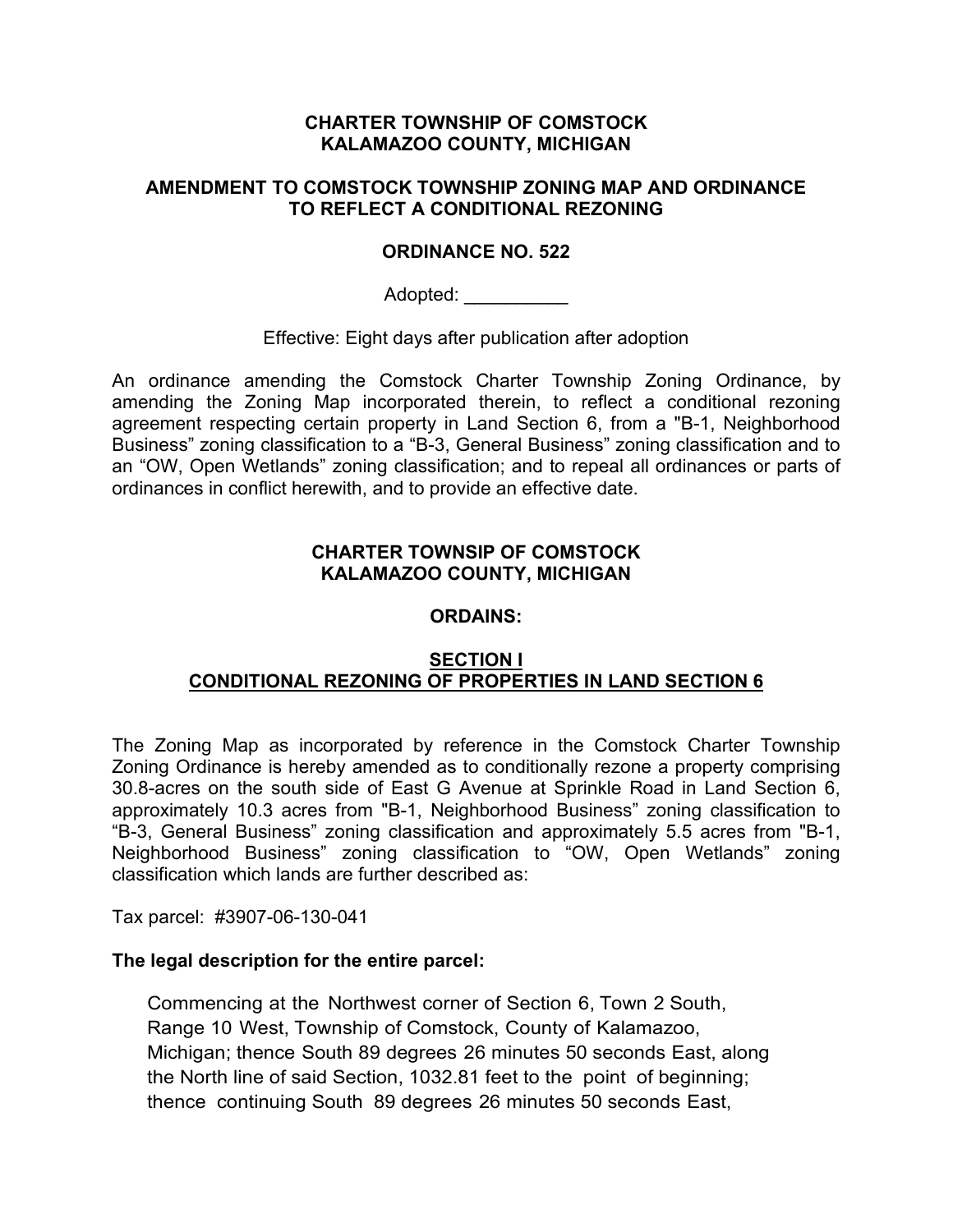along said North line, 882.89 feet; thence South 00 degrees 10 minutes 00 seconds East 1201.86 feet; thence North 89 degrees 26 minutes 50 seconds West 882.89 feet; thence North 00 degrees 10 minutes 00 seconds West 1201.86 feet to the point of beginning.

ALSO A parcel of land situated in the Northwest Quarter of Section 6, Town 2 South, Range 10 West, Township of Comstock, County of Kalamazoo, Michigan, being more particularly described as follows: Commencing at the Northwest corner of Section 6; thence North 90 degrees 00 minutes 00 seconds East 1915.15 feet, along the North line of the Northwest Quarter of said Section 6, to a point Westerly 3156.40 feet from the Northeast corner of said Section 6; thence South 00 degrees 41 minutes 35 seconds East 60.00 feet, parallel with the East line of the Northeast Quarter of said Section 6, to the place of beginning; thence continuing South 00 degrees 41 minutes 35 seconds East 1141.85 feet parallel with said East line; thence North 90 degrees 00 minutes 00 seconds East 186.50 feet parallel with said North line of the Northwest Quarter; thence North 05 degrees 23 minutes 22 seconds East 424.09 feet; thence Northerly 326.83 feet along the arc of a curve to the left having a radius of 2764.93 feet and a chord of North 02 degrees 00 minutes 31 seconds East 326.12 feet; thence North 02 degrees 29 minutes 48 seconds West 379.00 feet, along a non-tangent line, to a point South 02 degrees 29 minutes 48 seconds East 75.06 feet from said North line of the Northwest Quarter; thence North 46 degrees 14 minutes 54 seconds West 21.67 feet to a point South 00 degrees 00 minutes 00 seconds East 60 feet from said North line of the Northwest Quarter; thence South 90 degrees 00 minutes 00 seconds West 219.41 feet, parallel with said North line of the Northwest Quarter, to the place of beginning.

**The legal description of the portion of the parcel to conditionally rezone from B-1, Neighborhood Business zoning classification to B-3, General Business zoning classification:**

A parcel of land situated in the Northwest quarter of Section 6, Town 2 South, Range 10 West, ComstockTownship, Kalamazoo County, Michigan being more particularly described as follows:

Commencing at the Northwest corner of Section 6, Town 2 South, Range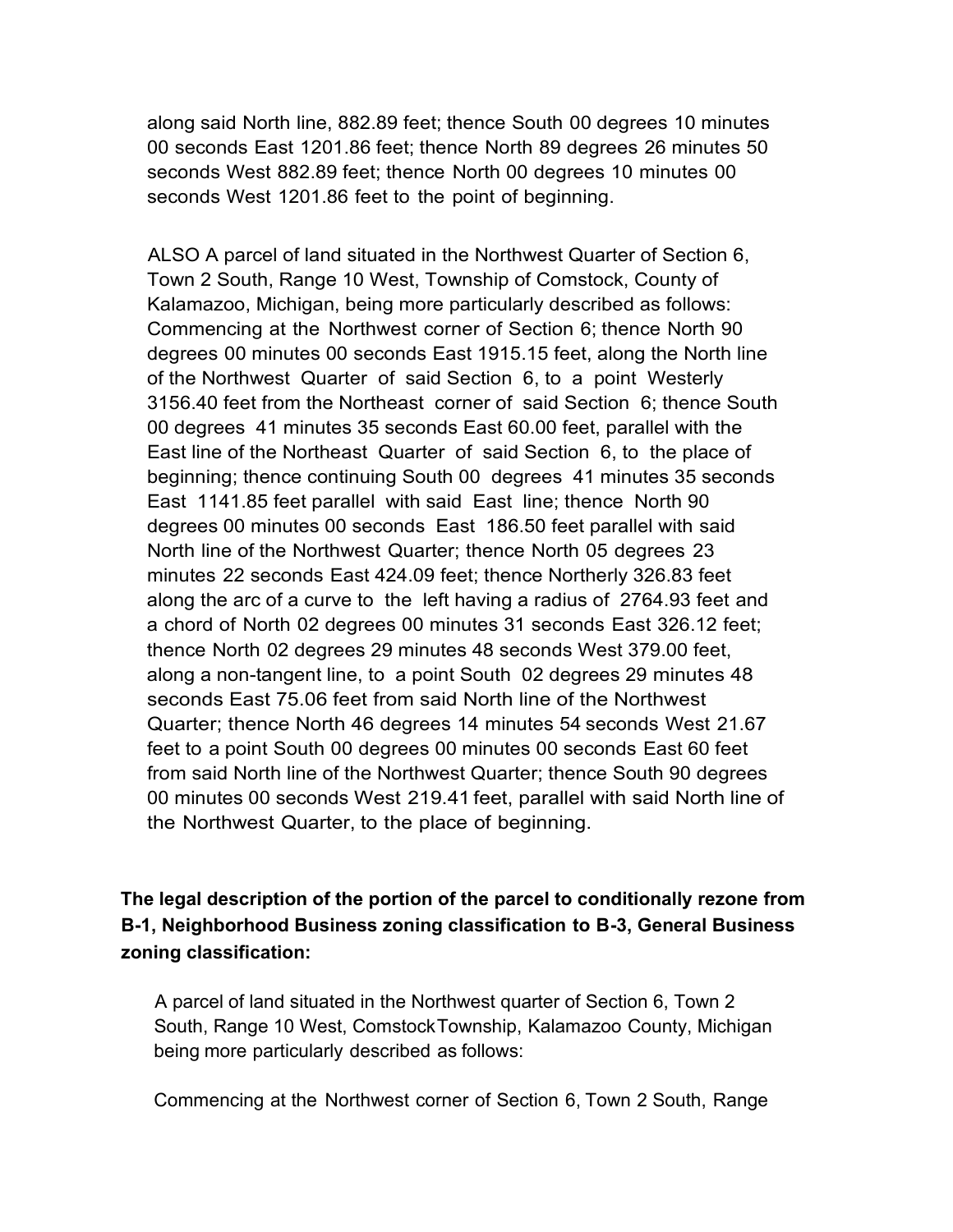10 West, thence N. 90°00'00" E. 1915.15 feet along the North line of the Northwest quarter to a point S. 90°00'00" W. 3156.40 feet from the Northeast corner of said Section 6; thence S. 00°41'35" E. 1201.85 feet parallel with the East line of said Section 6 to reference point "A"; thence N. 00°41'35" W. 1141.85 feet parallel with said East line to the Place of Beginning; thence continuing N. 00°41'35" W. 60.00 feet parallel with said East line to said North line; thence S. 90°00'00" W. 66.00 feet along said North line; thence S. 00°41'35" E. 830.00feet parallel with said East line; thence S. 90°00'00" W. about 280 feet parallel with said North line to the West line of the B-1 Neighborhood Business Zoning District and the East line of the OW Open Wetlands Zoning District; thence Southerly about 372 feet along said Zoning District Line to a line extending S. 90°00'00" W. parallel with said North line from said Reference Point "A"; thence N. 90°00'00" E. about 350 feet parallel with said North line to said Reference Point "A"; thence continuing N. 90°00'00" E. 186.50 feet parallel with said North line; thence N. 05°23'22" E. 424.09 feet; thence Northerly 326.83 feet along the arc of a curve to the left having a radius of 2764.93 feet and a chord of N. 02°00'31" E. 326.12 feet; thence N. 02°29' 48"W. 379.00 feet along a non-tangent line to a point S. 02°29'48" E. 75.06 feet from said North line; thence N. 46°14'54" W. 21.67 feet to a point S. 00°00'00" E. 60.00 feet from said North line; thence S. 90°00'00" W. 219.41 feet parallel with said North line to the Place of Beginning.

# **The legal description of the portion of the parcel to conditionally rezone from B-1, Neighborhood Business zoning classification to OW, Open Wetlands zoning classification:**

A parcel of land situated in the Northwest quarter of Section 6, Town 2 South, Range 10 West, Comstock Township, Kalamazoo County, Michigan being more particularly described as follows:

Commencing at the Northwest corner of Section 6, Town 2 South, Range 10 West, thence N. 90°00'00" E. 1915.15 feet along the North line of the Northwest quarter to a point S. 90°00'00" W. 3156.40 feet from the Northeast corner of said Section 6; thence S. 90°00'00" W. 66.00 feet along said North line to the Place of Beginning.; thence S. 00°41'35" E. 830.00 feet parallel with the East line of the Northeast quarter of said Section 6; thence S. 90°00'00" W. about 280 feet parallel with said North line to the West line of the B-1 Neighborhood Business Zoning District and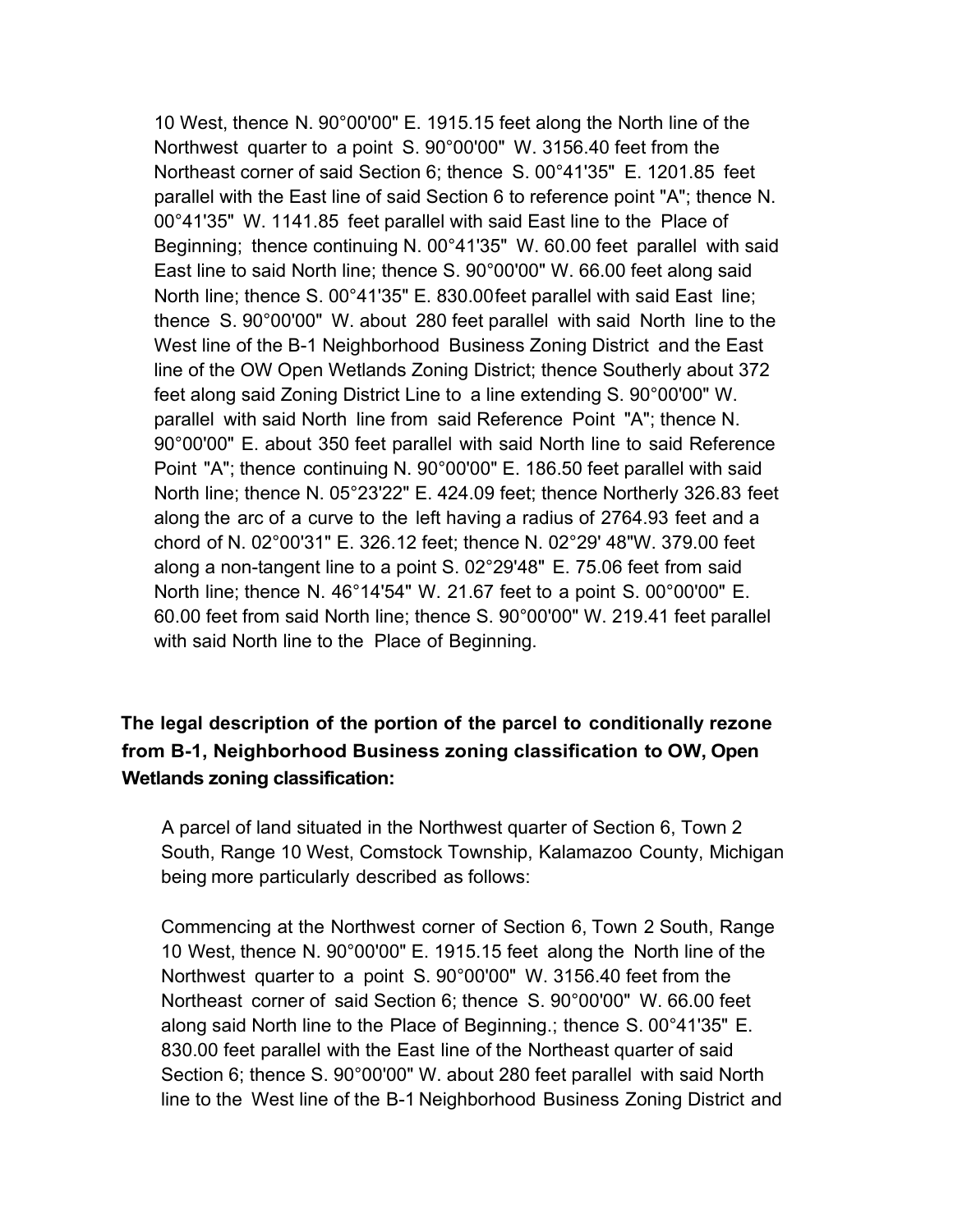the East line of the OW Open Wetlands Zoning District; thence Northerly about 830 feet along said Zoning District Line to said North line; thence N. 90°00'00" E. about 280 feet along said North line to the Place of Beginning.

Said rezoning is further conditioned on the mutual signing and recording of a certain document, entitled "Conditional Rezoning Agreement" for the above-described property and is subject to those conditions which are established within the document, an unofficial and unexecuted copy of which is attached hereto as Exhibit "A", said conditions to be fully incorporated as if restated herein.

### **SECTION II SEVERABILITY**

Should any section, clause or provision of this Ordinance be declared unconstitutional, illegal or of no force and effect by a court of competent jurisdiction, then and in that event, such portion thereof shall not be deemed to affect the validity of any other part or portion of this Ordinance.

## **SECTION III REPEAL OF CONFLICTING ORDINANCES**

All ordinances or parts of ordinances in conflict herewith are hereby repealed.

# **SECTION IV EFFECTIVE DATE**

This Ordinance shall take effect eight days after publication after adoption.

Nicole Beauchamp, Clerk Charter Township of Comstock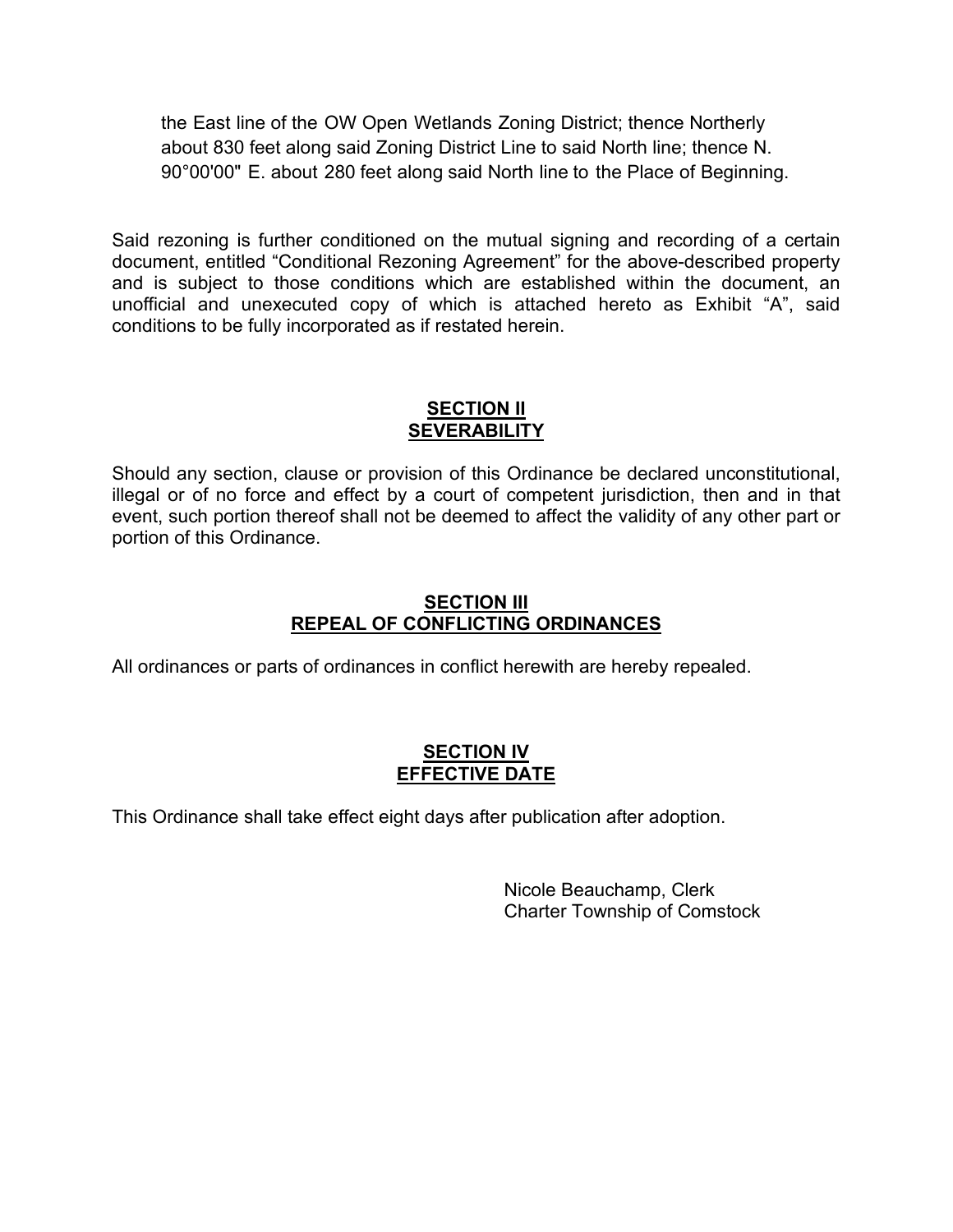Exhibit A

Conditional Rezoning Agreement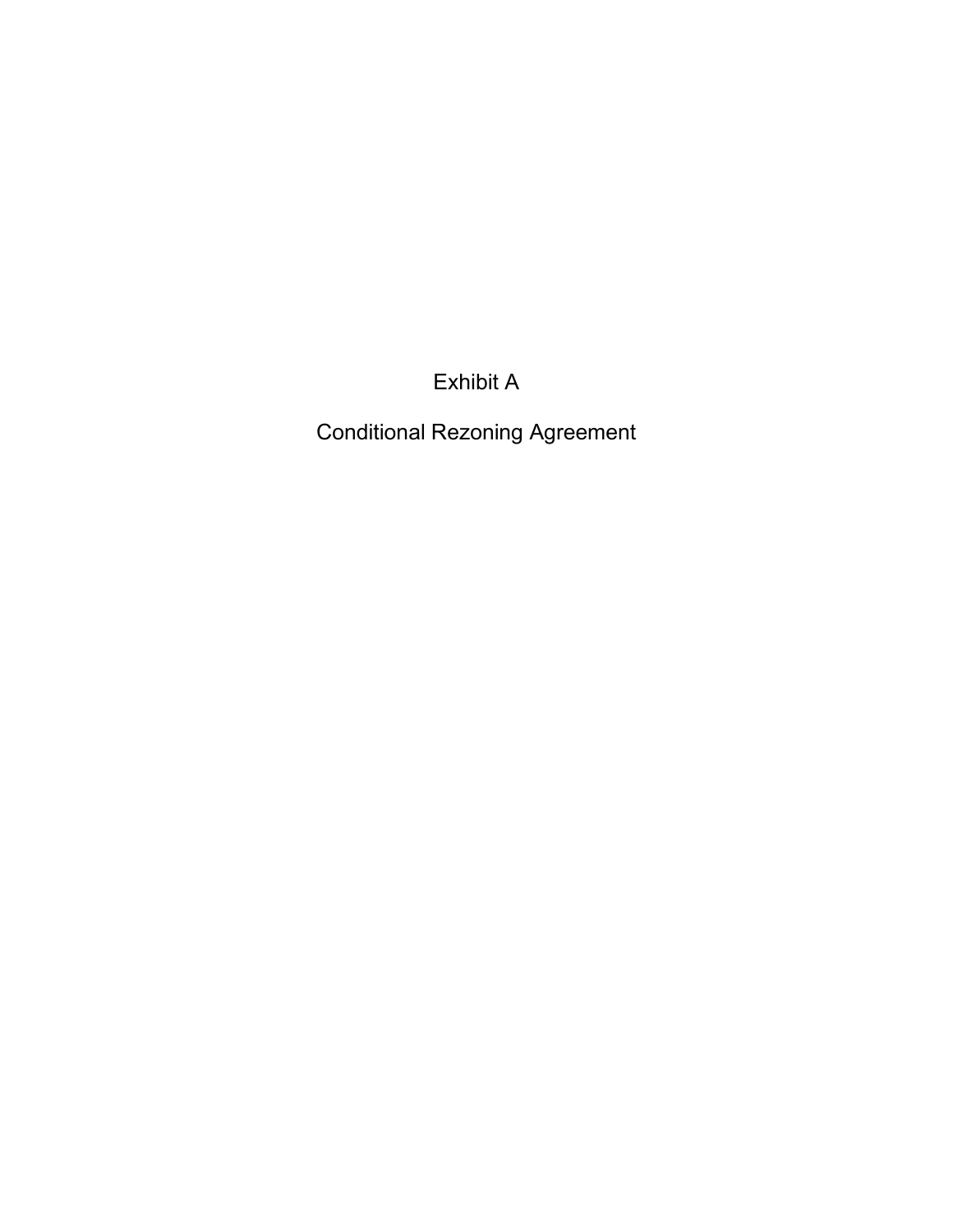## **CONDITIONAL REZONING AGREEMENT**

THIS CONDITIONAL REZONING AGREEMENT, dated December 20, 2021, ("Agreement"), is between WEATHERVANE GROUP, LLC, a Michigan Limited Liability Company whose address is 2111 Idlewild Drive, Richland, MI 49083 ("Weathervane") and THE CHARTER TOWNSHIP OF COMSTOCK, a Michigan Municipal Corporation whose address is 6138 King Highway, P.O. Box 449, Comstock, Michigan 49041 ("Township") and is as follows:

#### RECITALS

A. Weathervane owns certain real property located at 5376 East G Avenue within the Charter Township of Comstock, Kalamazoo County, Michigan (Parcel No. 3907-06- 130-041 and more fully described as follows (the "Property"):

Commencing at the Northwest corner of Section 6, Town 2 South, Range 10 West, Township of Comstock, County of Kalamazoo, Michigan; thence South 89 degrees 26 minutes 50 seconds East, along the North line of said Section, 1032.81 feet to the point of beginning; thence continuing South 89 degrees 26 minutes 50 seconds East, along said North line, 882.89 feet; thence South 00 degrees 10 minutes 00 seconds East 1201.86 feet; thence North 89 degrees 26 minutes 50 seconds West 882.89 feet; thence North 00 degrees 10 minutes 00 seconds West 1201.86 feet to the point of beginning.

ALSO A parcel of land situated in the Northwest Quarter of Section 6, Town 2 South, Range 10 West, Township of Comstock, County of Kalamazoo, Michigan, being more particularly described as follows: Commencing at the Northwest corner of Section 6; thence North 90 degrees 00 minutes 00 seconds East 1915.15 feet, along the North line of the Northwest Quarter of said Section 6, to a point Westerly 3156.40 feet from the Northeast corner of said Section 6; thence South 00 degrees 41 minutes 35 seconds East 60.00 feet, parallel with the East line of the Northeast Quarter of said Section 6, to the place of beginning; thence continuing South 00 degrees 41 minutes 35 seconds East 1141.85 feet parallel with said East line; thence North 90 degrees 00 minutes 00 seconds East 186.50 feet parallel with said North line of the Northwest Quarter; thence North 05 degrees 23 minutes 22 seconds East 424.09 feet; thence Northerly 326.83 feet along the arc of a curve to the left having a radius of 2764.93 feet and a chord of North 02 degrees 00 minutes 31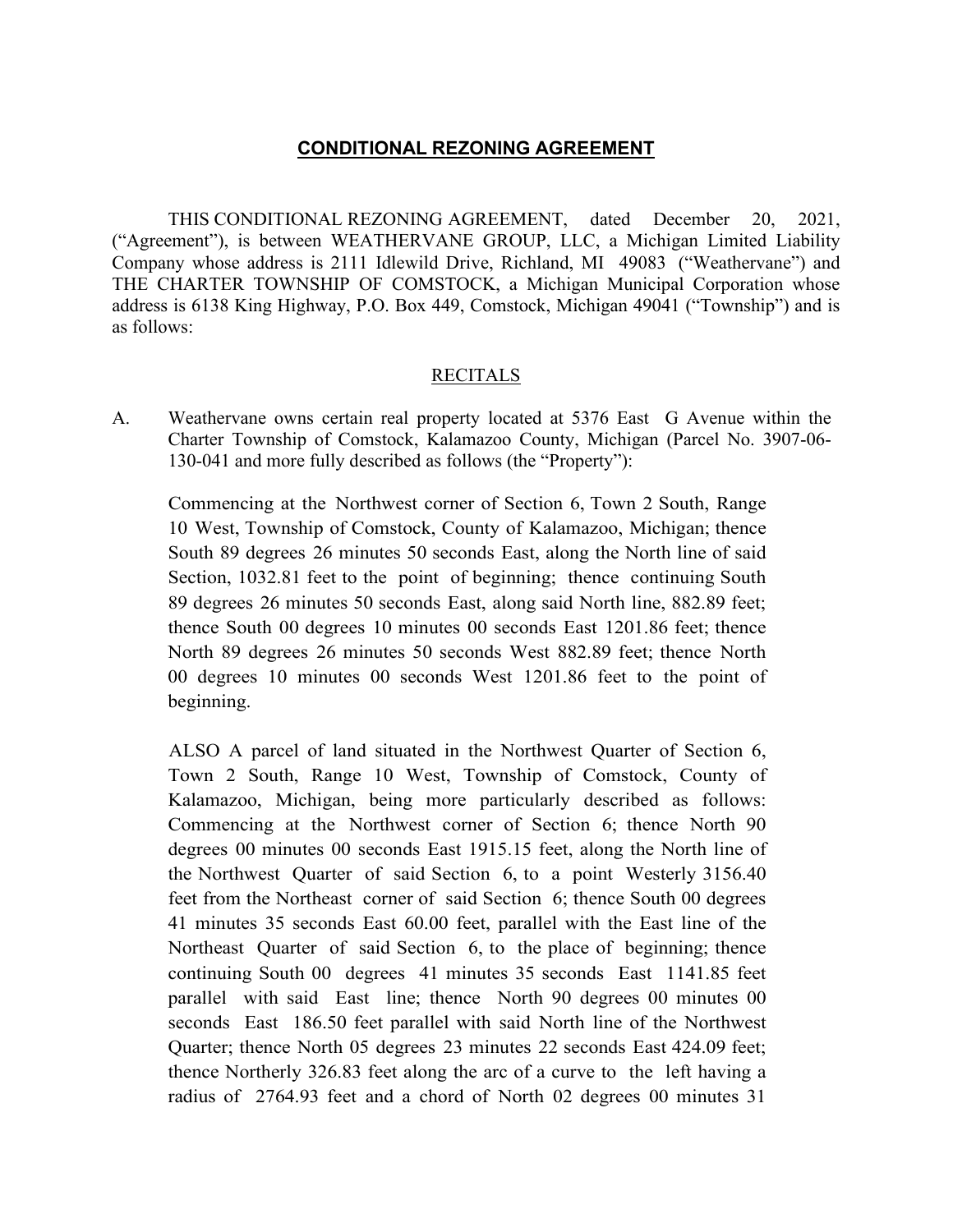seconds East 326.12 feet; thence North 02 degrees 29 minutes 48 seconds West 379.00 feet, along a non-tangent line, to a point South 02 degrees 29 minutes 48 seconds East 75.06 feet from said North line of the Northwest Quarter; thence North 46 degrees 14 minutes 54 seconds West 21.67 feet to a point South 00 degrees 00 minutes 00 seconds East 60 feet from said North line of the Northwest Quarter; thence South 90 degrees 00 minutes 00 seconds West 219.41 feet, parallel with said North line of the Northwest Quarter, to the place of beginning.

The right of ingress and egress along the East property line adjacent to the West North Sprinkle Road right of way line is prohibited.

Also the right of ingress and egress along the North property line adjacent to the South G Avenue road right of way, commencing at the intersection of the said North property line and the West line North Sprinkle Road right of way line; thence West along said North property line 200 feet to the point of ending, is prohibited.

B. Weathervane requested that approximately 10.3 acres be conditionally rezoned from the B-1, Neighborhood Business zoning classification to B-3, General Business zoning classification and approximately 5.5 acres rezoned from B-1, Neighborhood Business zoning classification to OW, Open Wetlands zoning classification.

# **The legal description of the portion of the parcel to conditionally rezone from B-1, Neighborhood Business zoning classification to B-3, General Business zoning classification:**

A parcel of land situated in the Northwest quarter of Section 6, Town 2 South, Range 10 West, ComstockTownship, Kalamazoo County, Michigan being more particularly described as follows:

Commencing at the Northwest corner of Section 6, Town 2 South, Range 10 West, thence N. 90°00'00" E. 1915.15 feet along the North line of the Northwest quarter to a point S. 90°00'00" W. 3156.40 feet from the Northeast corner of said Section 6; thence S. 00°41'35" E. 1201.85 feet parallel with the East line of said Section 6 to reference point "A"; thence N. 00°41'35" W. 1141.85 feet parallel with said East line to the Place of Beginning; thence continuing N. 00°41'35" W. 60.00 feet parallel with said East line to said North line; thence S. 90°00'00" W. 66.00 feet along said North line; thence S. 00°41'35" E. 830.00 feet parallel with said East line; thence S. 90°00'00" W. about 280 feet parallel with said North line to the West line of the B-1 Neighborhood Business Zoning District and the East line of the OW Open Wetlands Zoning District; thence Southerly about 372 feet along said Zoning District Line to a line extending S.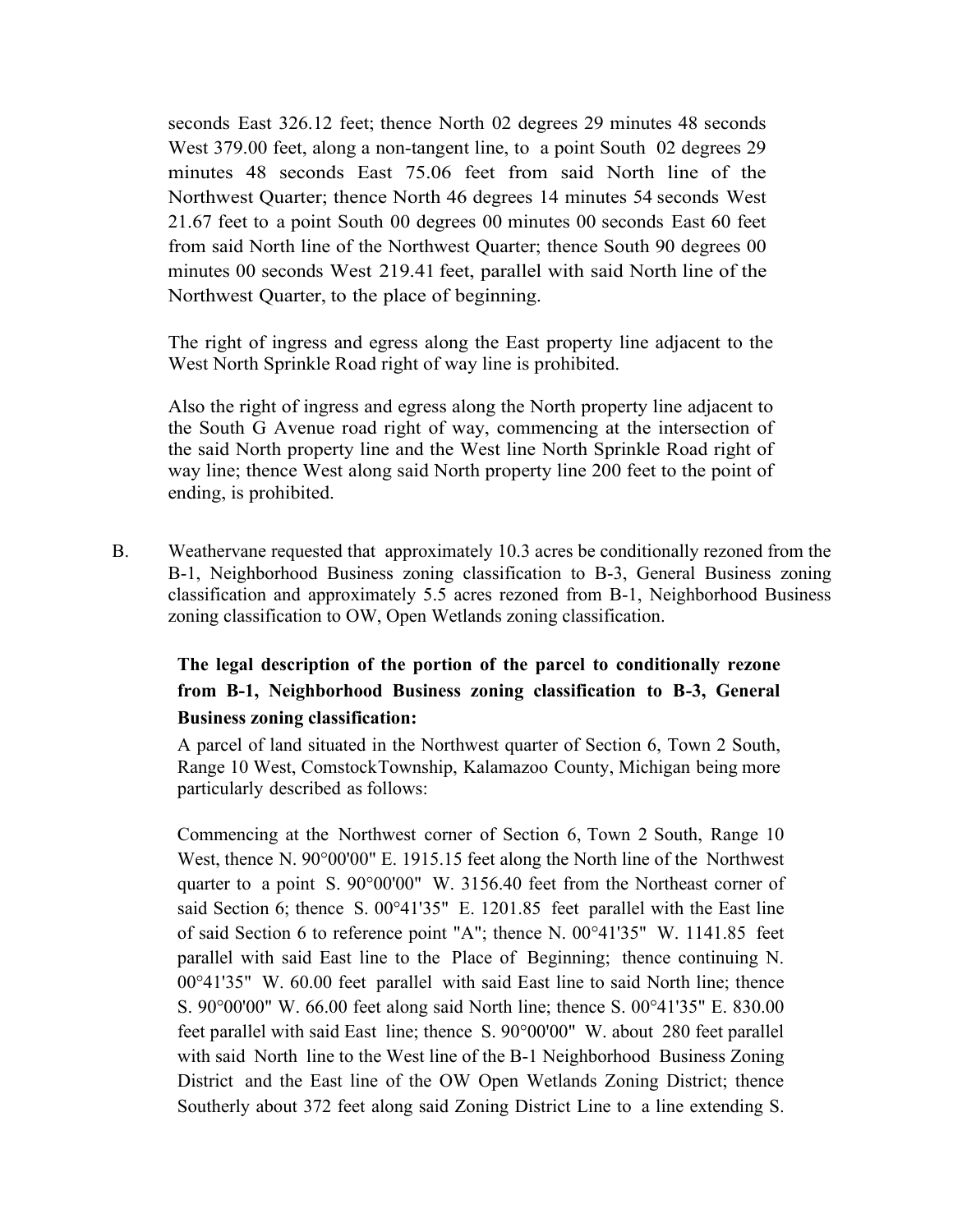90°00'00" W. parallel with said North line from said Reference Point "A"; thence N. 90°00'00" E. about 350 feet parallel with said North line to said Reference Point "A"; thence continuing N. 90°00'00" E. 186.50 feet parallel with said North line; thence N. 05°23'22" E. 424.09 feet; thence Northerly 326.83 feet along the arc of a curve to the left having a radius of 2764.93 feet and a chord of N. 02°00'31" E. 326.12 feet; thence N. 02°29' 48"W. 379.00 feet along a non-tangent line to a point S. 02°29'48" E. 75.06 feet from said North line; thence N. 46°14'54" W. 21.67 feet to a point S. 00°00'00" E. 60.00 feet from said North line; thence S. 90°00'00" W. 219.41 feet parallel with said North line to the Place of Beginning.

# **The legal description of the portion of the parcel to conditionally rezone from B-1, Neighborhood Business zoning classification to OW, Open Wetlands zoning classification:**

A parcel of land situated in the Northwest quarter of Section 6, Town 2 South, Range 10 West, Comstock Township, Kalamazoo County, Michigan being more particularly described as follows:

Commencing at the Northwest corner of Section 6, Town 2 South, Range 10 West, thence N. 90°00'00" E. 1915.15 feet along the North line of the Northwest quarter to a point S. 90°00'00" W. 3156.40 feet from the Northeast corner of said Section 6; thence S. 90°00'00" W. 66.00 feet along said North line to the Place of Beginning.; thence S. 00°41'35" E. 830.00 feet parallel with the East line of the Northeast quarter of said Section 6; thence S. 90°00'00" W. about 280 feet parallel with said North line to the West line of the B-1 Neighborhood Business Zoning District and the East line of the OW Open Wetlands Zoning District; thence Northerly about 830 feet along said Zoning District Line to said North line; thence N. 90°00'00" E. about 280 feet along said North line to the Place of Beginning.

C. As permitted by Public Act No. 110 of 2006, as amended, Weathervane voluntarily offered in writing to the Township certain conditions to be placed on the property if the rezoning is approved.

#### AGREEMENT

NOW, THEREFORE, in consideration of the promises and covenants set forth in this Agreement, the Township and Weathervane agree that the Property is rezoned to the B-3, General Business Zoning District Classification and OW, Open Wetlands Zoning District Classification as described above and the following conditions apply to the Property: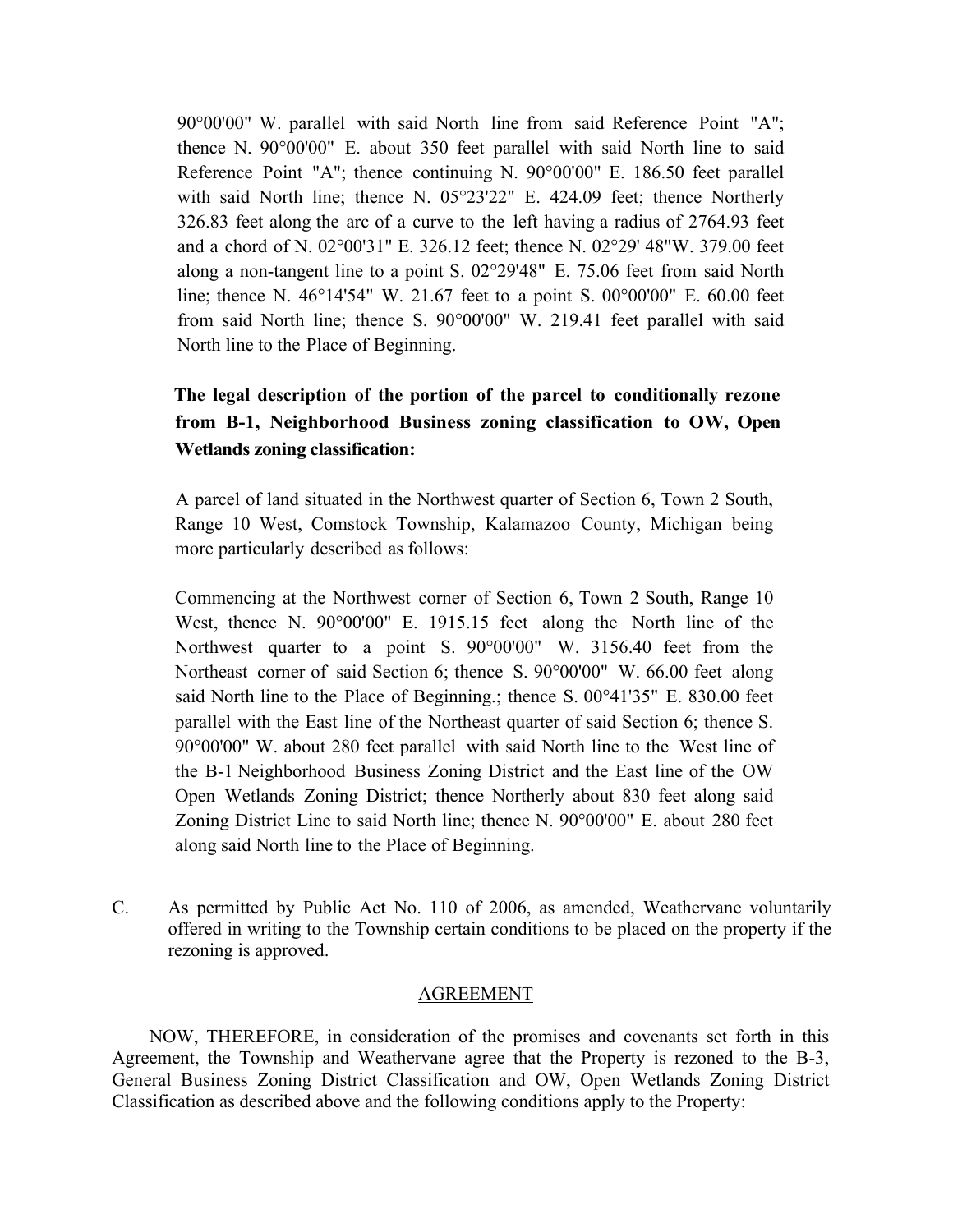- 1. Use of the 10.3 acres rezoned to B-3, General Business Zoning District Classification will be limited to use as a mini-storage facility with associated administrative office.
- 2. The mini-storage facility will comply with the more restrictive lot size, setback and densities of the B-1, Neighborhood Business Zoning District Classification and B-3, General Business Zoning District Classification.
- 3. The mini-storage facility will not have outdoor storage on the premises. Storage areas will be completely enclosed and totally confined within a storage structure. Recreational vehicles, boats, campers, etc. will not be allowed to be stored outside.
- 4. The mini-storage facility will have the following:
	- a. The entrance and exit to the facility will be gated. The gates will be equipped with an emergency access keypad for fire and police.
	- b. There will be fencing around the facility to ensure safety and security. Around the office and entry gates, the fencing will be ornamental aluminum picket fencing. Around the property, the fencing will be chain link.
	- c. The northeast corner of the property, which consists of the clear vision area required by the Road Commission of Kalamazoo County, will be maintained to create an attractive portal to Comstock Township.
	- d. No wetlands will be adulterated or filled. Improvements will be designed to avoid wetlands areas.
- 5. The Agreement, once approved by Weathervane and Township, shall be recorded in the office of the Kalamazoo County Register of Deeds.
- 6. This Agreement shall be governed by the following miscellaneous provisions:
	- a. A copy of this Agreement shall be recorded with the Kalamazoo County Register of Deeds.
	- b. This Agreement shall run with the land and be binding on any successor owners of the land.
	- c. Any failure to comply with this Agreement shall constitute a violation of the Comstock Charter Township Zoning Ordinance and be punishable accordingly. This Agreement does not ratify any current Township Ordinance violations on theProperty or estop enforcement.
	- d. Additionally, any such violation shall be deemed a nuisance per se and subject to judicial abatement as provided by law.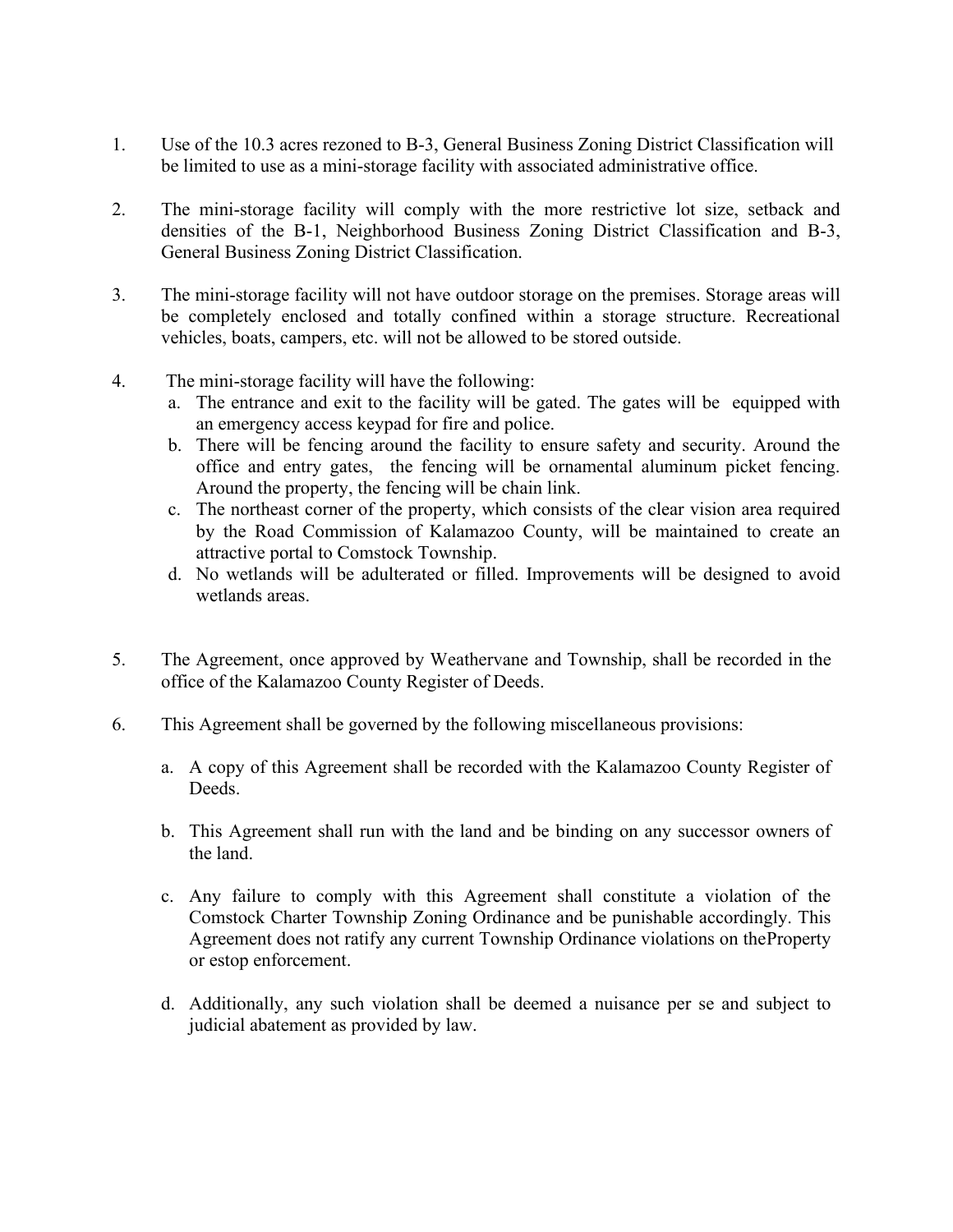- e. This Agreement does not authorize any violation of Township Ordinances and any current violations on the Property may be enforced.
- f. This is the entire agreement between the parties with respect to its subject matter. It supersedes and replaces all other agreements, whether express or implied,written or verbal. There are no other agreements. Each party had the advice of legal counsel and was able to participate in its creation, so it shall be construed as mutually drafted. The captions are for convenience only. However, the recitals are deemed an integral part of this Agreement. More than one copy may be signed, but it shall constitute only one agreement. It was drafted in Kalamazoo County, Michigan and is to be interpreted in accordance with Michigan law. The interpretation of this Agreement shall not be affected by any course of dealing between the parties.
- g. All notices shall be complete when delivered to Weathervane and Township at the addresses given above or such other address as a party shall be provided to the parties hereto or at which said person shall request by notice. It may be made by personal delivery or express courier such as FedEx. Delivery shall be deemed complete when actually received.
- h. The parties agree to execute such other documents that any one of them may reasonably request to fully implement this Agreement.
- i. This Agreement may only be amended in writing, signed by all parties, and must be recorded with the Kalamazoo County Register of Deeds in order to become effective.
- j. This Agreement is made voluntarily by Weathervane and in accordance with the provisions of PA 110 of 2006, as amended and the Charter Township of Comstock's Zoning Ordinance, Section 300.2750, Conditional Rezoning.
- k. Use of the conditionally rezoned to B-3 land as a mini-storage facility pursuant to building and other required permits must commence upon the land within 18 months after the rezoning takes effect and thereafter proceed diligently to completion. This time limitation may upon written request be extended by the Township Board if (1) it is demonstrated to the Township Board's reasonable satisfaction that there is a strong likelihood that the development and/or use will commence within the period of extension and proceed diligently thereafter to completion and (2) the Township Board finds that there has not been a change in circumstances that would render the current zoning with Statement of Conditions incompatible with other zones and uses in the surrounding area or otherwise inconsistent with sound zoning policy.